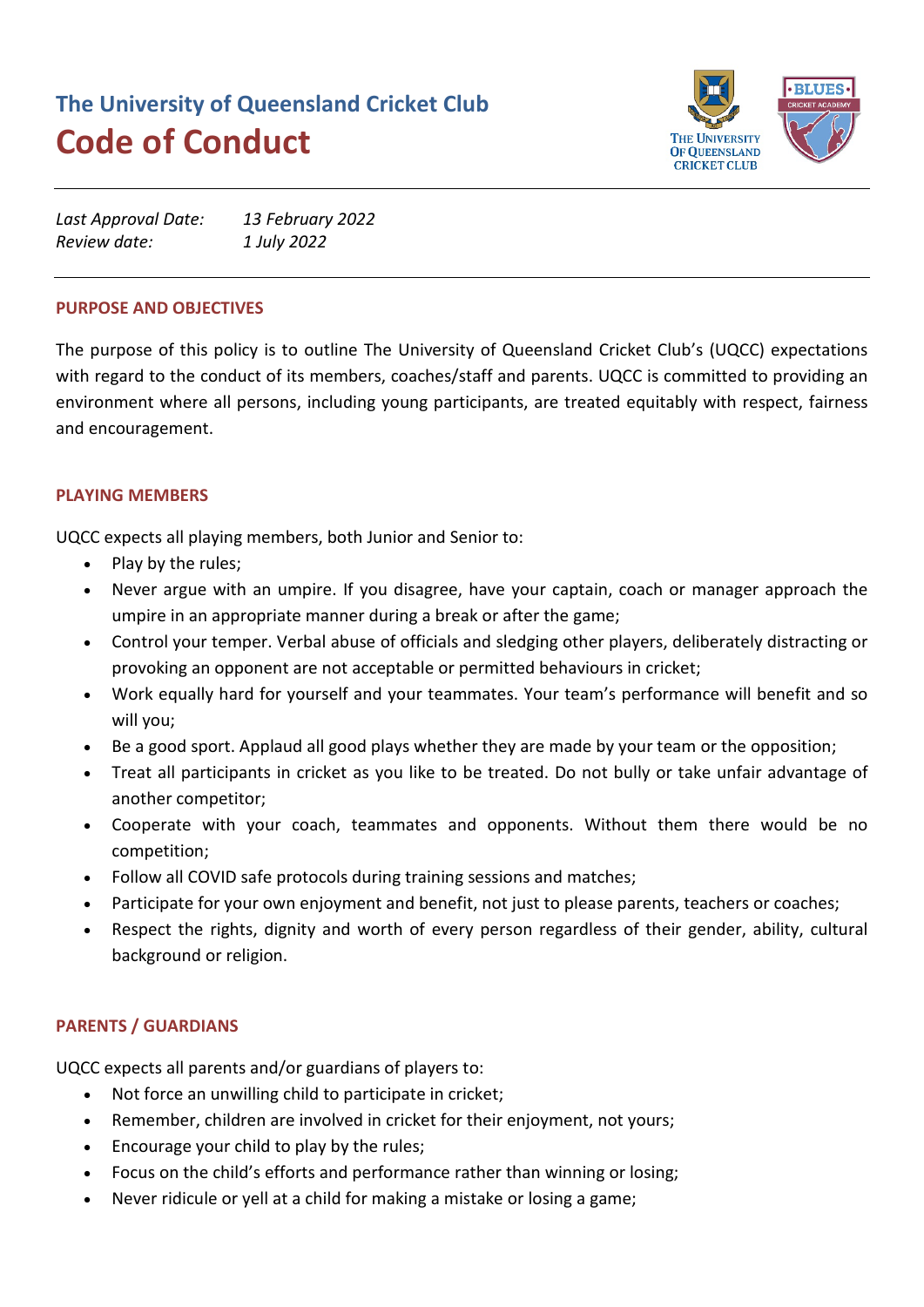- Remember that children learn best by example. Appreciate good performances and skillful play by all participants;
- Support all efforts to remove verbal and physical abuse from sporting activities;
- Respect officials' decisions and teach children to do likewise;
- Show appreciation for volunteer coaches, officials and administrators. Without them, your child could not participate;
- Follow all COVID safe protocols during training sessions and matches;
- Never take / share photographs or film of other children on social media platforms without first obtaining the consent of the parent / guardian of that child;
- Respect the rights, dignity and worth of every person regardless of their gender, ability, cultural background or religion.

## **COACHES / CLUB STAFF**

UQCC expects all coaches and club staff to:

- Adhere to all UQCC policies applicable to the role of coach, including the Bluecard policy and Member Protection policy;
- Remember that young people participate for pleasure and winning is only part of the fun;
- Never ridicule or yell at a young player for making a mistake or not coming first;
- Be reasonable in your demands on players' time, energy and enthusiasm;
- Operate within the rules and Spirit of Cricket and teach your players to do the same;
- Ensure that the time players spend with you is a positive experience;
- Avoid overplaying the talented players all young players need and deserve equal time, attention and opportunities;
- Ensure that equipment and facilities meet safety standards and are appropriate to the age and ability of all players;
- Display control and respect to all those involved in cricket. This includes opponents, coaches, umpires, administrators, parents and spectators. Encourage your players to do the same;
- Show concern and caution toward sick and injured players. Follow the advice of a physician when determining whether an injured player is ready to recommence training or competition;
- Obtain appropriate qualifications and keep up-to-date with the latest cricket coaching practices and principles of growth and development of young people;
- Follow and promote all COVID safe protocols during training sessions and matches;
- Any physical contact with a young person should be appropriate to the situation and necessary for the player's skill development;
- Respect the rights, dignity and worth of every person regardless of their gender, ability, cultural background or religion.